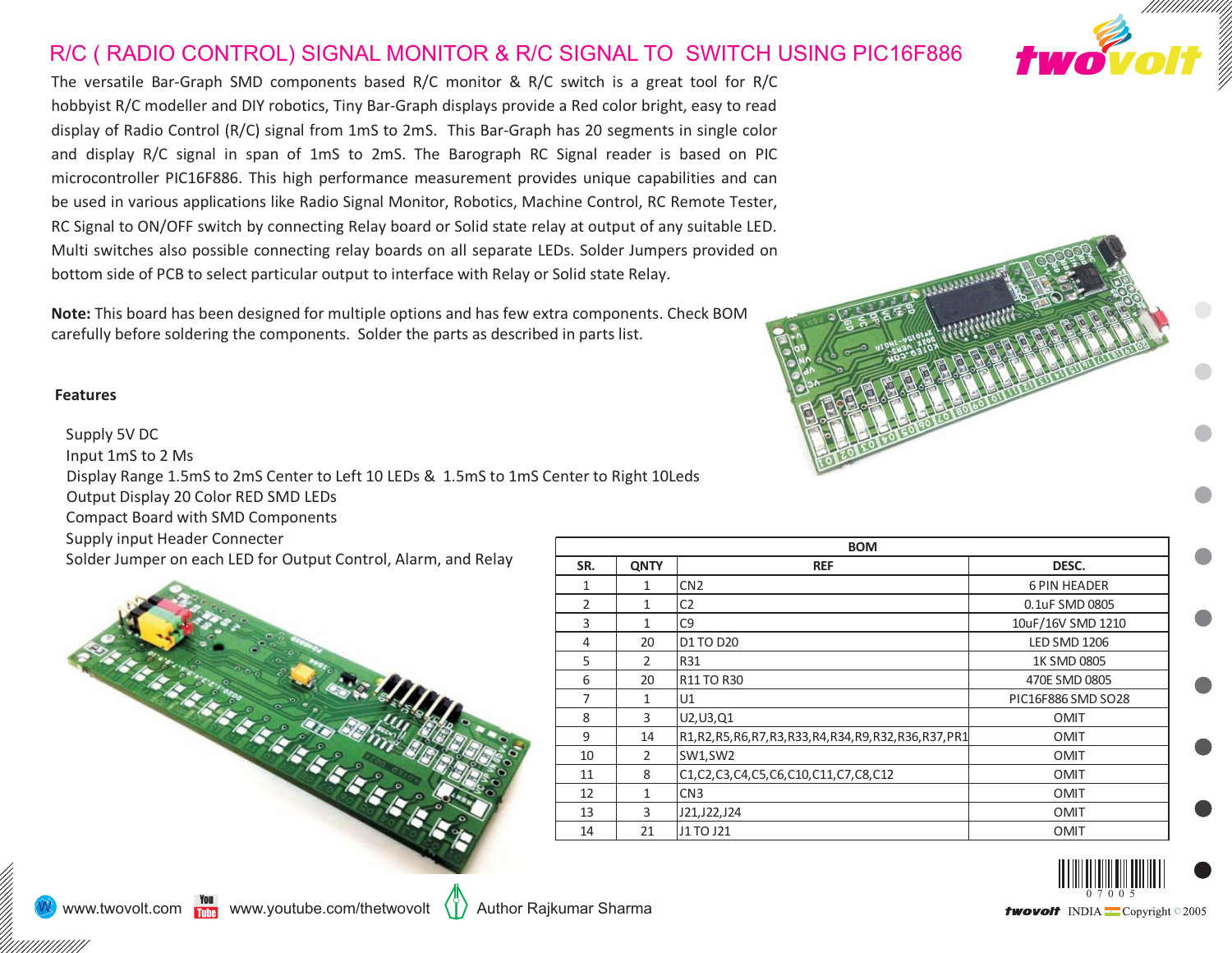







//<br>|}<br>|}

////////////////